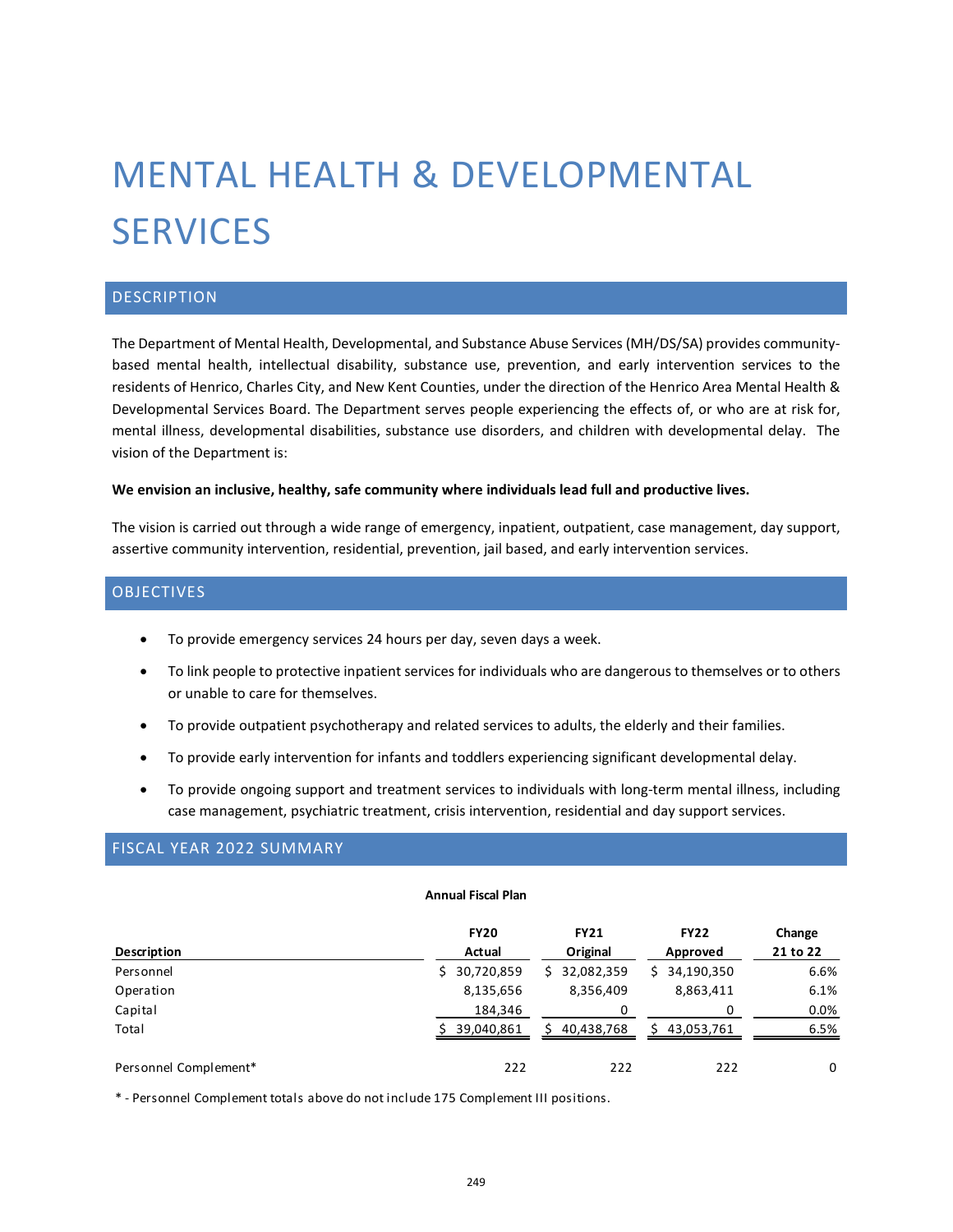## PERFORMANCE MEASURES

|                                               | <b>FY20</b> | <b>FY21</b> | <b>FY22</b> | Change<br>21 to 22 |
|-----------------------------------------------|-------------|-------------|-------------|--------------------|
| <b>Workload Measures</b>                      |             |             |             |                    |
| Individuals Served - MH/DS                    | 9,649       | 9.700       | 9.700       | 0                  |
| Individuals Served - Mental Health            | 5.540       | 5,550       | 5.550       | 0                  |
| Individuals Served - Developmental            | 1.475       | 1,475       | 1,475       | 0                  |
| Individuals Served - Substance Abuse          | 955         | 1.000       | 1,000       | 0                  |
| Individuals Served - Early Intervention       | 954         | 950         | 950         | 0                  |
| Jail Inmates Served                           | 2.012       | 2.000       | 2.000       | 0                  |
| <b>Emergency Psychiatric Hosp. Screenings</b> | 1.797       | 1.800       | 1.800       | 0                  |
| Same Day Access Assessments                   | 2,733       | 2,750       | 2,750       | 0                  |
| Integrated Primary Healthcare Encounters      | 1,053       | 1,000       | 1,000       | 0                  |

## OBJECTIVES (CONTINUED)

- To provide case management, outpatient psychotherapy, in-home intervention and related services to children and their families.
- To provide medication assisted treatment to the chemically dependent.
- To provide outpatient treatment to adults and adolescents abusing alcohol and drugs.
- To provide evidence-based prevention services to youth and their families to prevent mental health problems, substance abuse and delinquency.
- To provide case management to individuals with developmental disabilities.
- To provide ongoing supportive services to individuals with intellectual disabilities, including residential, day support, employment or vocational, and case management services.
- To provide same day access where individuals seeking services walk in and receive an assessment by a licensed clinician.
- To provide primary health screening, monitoring and coordination of care.
- To meet all code requirements relating to emergency custody, temporary detention, involuntary commitment and mandatory outpatient treatment.

## BUDGET HIGHLIGHTS

The State Department of Behavioral Health and Developmental Services (DBHDS) has identified four priority population groups for the Community Services Board system. MH/DS/SA spends the majority of its funding serving these groups, which are: those with serious mental illness, those with developmental disabilities, those with substance use disorders, and children and youth. Services to these priority populations are delivered directly by MH/DS/SA and/or contracted through private vendors.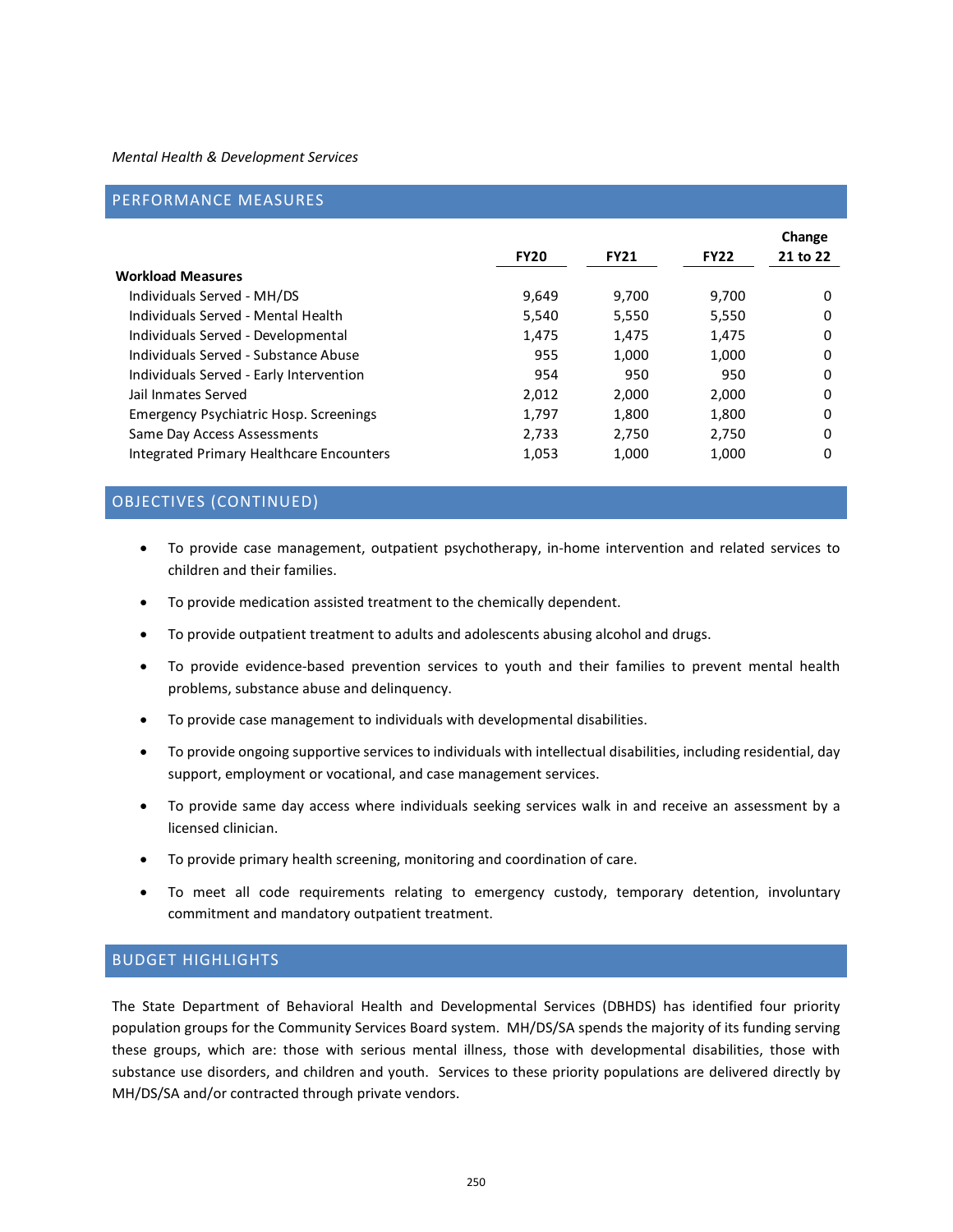Each of these priority groups requires a continuum of care in order to achieve a better quality of life and avoid more costly services. The continuum of care for these populations may include psychiatric services, vocational or day support programs, intensive case management, outpatient care, housing, transportation, or inpatient care.

The Department's budget is divided into areas that mirror these priority groups. In Mental Health Services, persons with general mental health problems and those ordered by the courts and other correctional agencies for evaluation/treatment are also served in addition to those with serious mental illness.

Services in support of other county agencies are among the important contributions of this Department. These include services to Public Safety (Police, Fire, Sheriff, and Juvenile Detention) and on-site services to the Juvenile Court. Emergency services are available to all residents of the three counties on a 7-day a week, 24-hour per day basis. The Emergency Services Program works closely with public safety personnel to address community safety issues. This division continues to train first responders in the Crisis Intervention Team (CIT) model and the Crisis Receiving Center at Parham Doctors Hospital operates 24 hours per day. Mental health and substance use disorder services are provided in both Henrico jail facilities and both detention facilities. The Department also provides extensive evaluations to local courts.

The Administrative Services section supports the Executive Director's office, the information systems, and the general business functions of the Department. The Department operates a large wide area network on which resides a client data and billing system in addition to general office software. Administrative Services includes office support staff at various locations, facilities management for 17 facilities, medical records management, quality assurance, human resources and financial management.

Sheltered Employment enables individuals with intellectual disabilities to work at jobs outside of their home and earn wages. This section operates Cypress Enterprises and Hermitage Enterprises.

The Department's FY2021-22 budget, including the Sheltered Employment program, is \$43,053,761. This amount is \$2,614,993, or 6.5 percent, above the FY2020-21 approved budget. Personnel expenditures are \$34,190,350, or 79.4 percent, of the total. Personnel increased \$2,107,991, or 6.6 percent, over the FY2020-21 approved budget. Two full-time complement III positions were added during FY2020-21. One registered nurse was added for the State MAT (Medication Assisted Treatment) program and one clinician was added for System Transformation Excellence and Performance (STEP-VA) Outpatient, both funded by restricted State performance contract funding. Part-time salaries increased by 18.4 percent. Temporary salaries decreased \$103,722, or 10.7 percent. A part-time nurse practitioner position for STEP-VA Outpatient funded by restricted State performance contract funding is included in part-time salaries in the FY2021-22 budget and was included in the FY2020-21 approved budget as a temporary/hourly position.

Three of the largest increases in operations were: Maintenance Service Contracts, which increased by \$142,681 for the annual maintenance on the Welligent electronic health record system, \$20,000 to cover the estimated annual cost of MS4 consulting fees and telecommunications, which increased by \$36,835 for additional smartphones and cell phones for staff to communicate with individuals and families when working from home.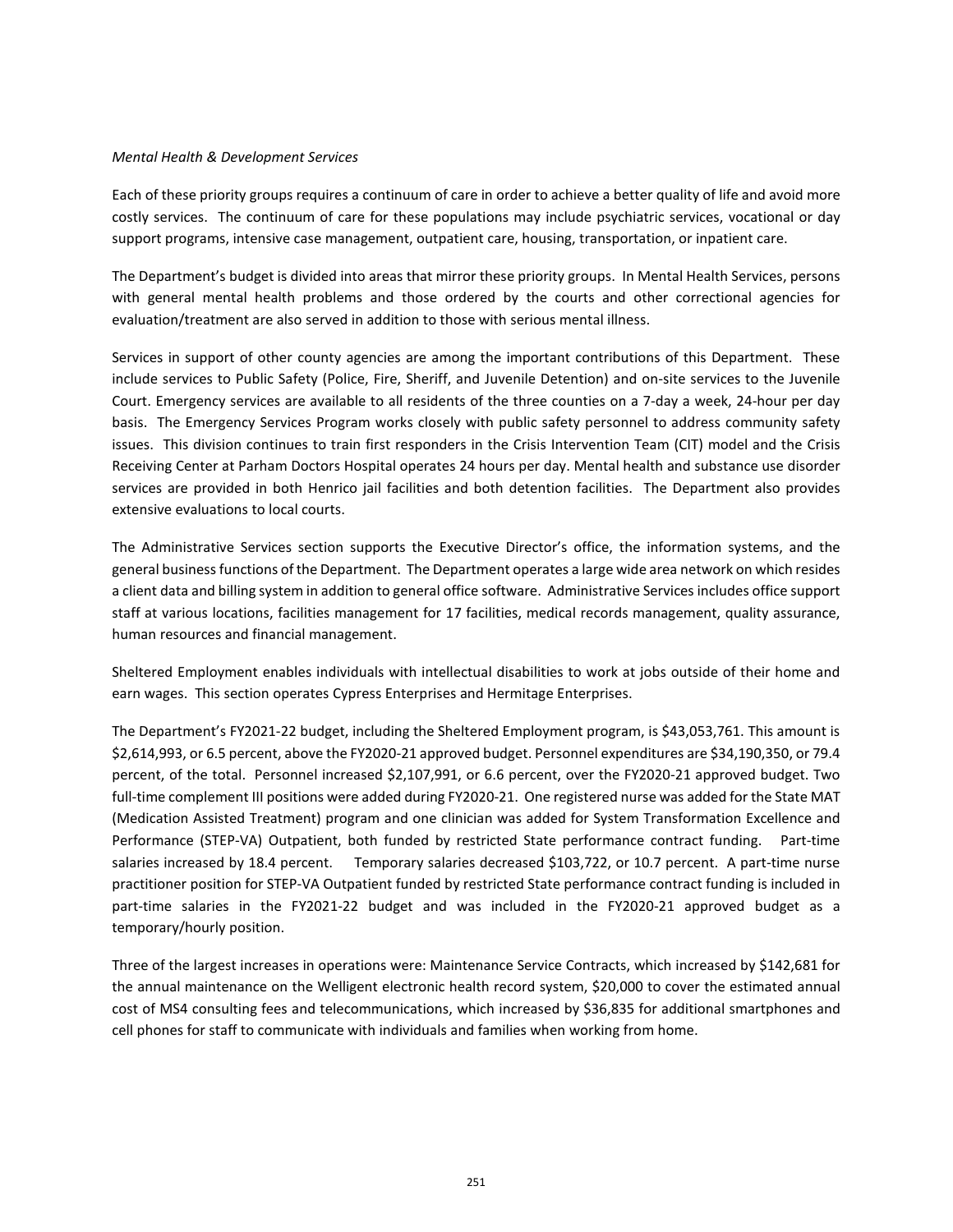## REVENUE HIGHLIGHTS

The Department estimates FY2021-22 revenues at \$43,053,761. This is an increase of \$2,614,993, or 6.5 percent, over the FY2020-21 approved budget. The county transfer of \$18,123,189 is \$2,187,813, or 13.7 percent, higher than the FY2020-21 level. The county transfer will represent 42.1 percent of FY2021-22 revenues.

The balance of the MH/DS/SA revenues are comprised of 27.2 percent Federal and State, 25.3 percent third party client fees, with the remaining 5.4 percent coming from other local governments, the Grant Reserve, and from sheltered employment contracts. A reserve fund of \$800,000 will cover grant opportunities in FY2021-22. Funds from this reserve will only be available for expenditure once they are received and approved by the county. Sheltered Employment revenue is expected to decrease by \$51,000, or 21.7 percent, to \$184,000 for FY2021-22.

The Department's State performance contract revenue for FY2021-22 is projected to be \$7,244,394, a 4.1 percent increase over FY2020-21. The FY2021-22 budget includes an increase of \$133,315 in mental health funding from the Department of Behavioral Health & Developmental Services for the STEP-VA Outpatient initiative. The FY2021-22 budget also includes an increase of \$140,000 in substance use disorder funding for State MAT.

Fee revenue is budgeted at \$10,907,816 for FY2021-22, a 2.3 percent reduction. Medicaid SPO (State Plan Option) revenues for case management to individuals with intellectual disabilities is projected to decrease \$193,000. Selfpay and insurance revenue is anticipated to decrease \$69,000 for psychiatry, mental health services to youth and families and substance use disorder services to adults.

# EXPENDITURE HIGHLIGHTS

The mission of the **Mental Health Services** section is to provide services to the residents of Henrico, New Kent, and Charles City counties with 181 full-time and 3 part-time employees. The FY2021-22 budget proposal for Mental Health Services increased \$903,138, to \$18,838,026, which is 5.0 percent higher than the FY2020-21 approved budget. Personnel costs comprise 90.0 percent of the Mental Health Services budget in FY2021-22.

The **Substance Use Services** budget is \$2,446,124, an increase of \$116,777, or 5.0 percent, from the FY2020-21 approved budget. Twenty-two full-time and two part-time employees provide these services. Personnel expenses make up 85.6 percent of the substance use budget in FY2021-22.

For the fifth year, the budget in this area contains \$200,000 dedicated to combating the addiction crisis. These funds will be available to augment the services that Henrico already provides in this area as new programs and opportunities become available. Additionally, funding of \$60,000 is provided for sponsoring citizens' opioid treatment at the Virginia Association of Recovery Residences.

The FY2021-22 budget for **Developmental Services** reflects an expenditure increase of \$937,851, or 7.6 percent, to \$13,415,422. These services are provided by 122 full-time and 9 part-time employees. Personnel costs account for 74.8 percent of the Developmental Services budget.

**Administration** spending increased 9.3 percent, or \$708,227, to \$8,354,189 in FY2021-22. Fifty-seven full-time and 3 part-time employees comprise the administrative staff. Operating expenditures increased by \$216,688 or 9.1 percent. The grant reserve increased by \$100,000 to \$800,000 in the FY2021-22 revenue and expenditures budgets.